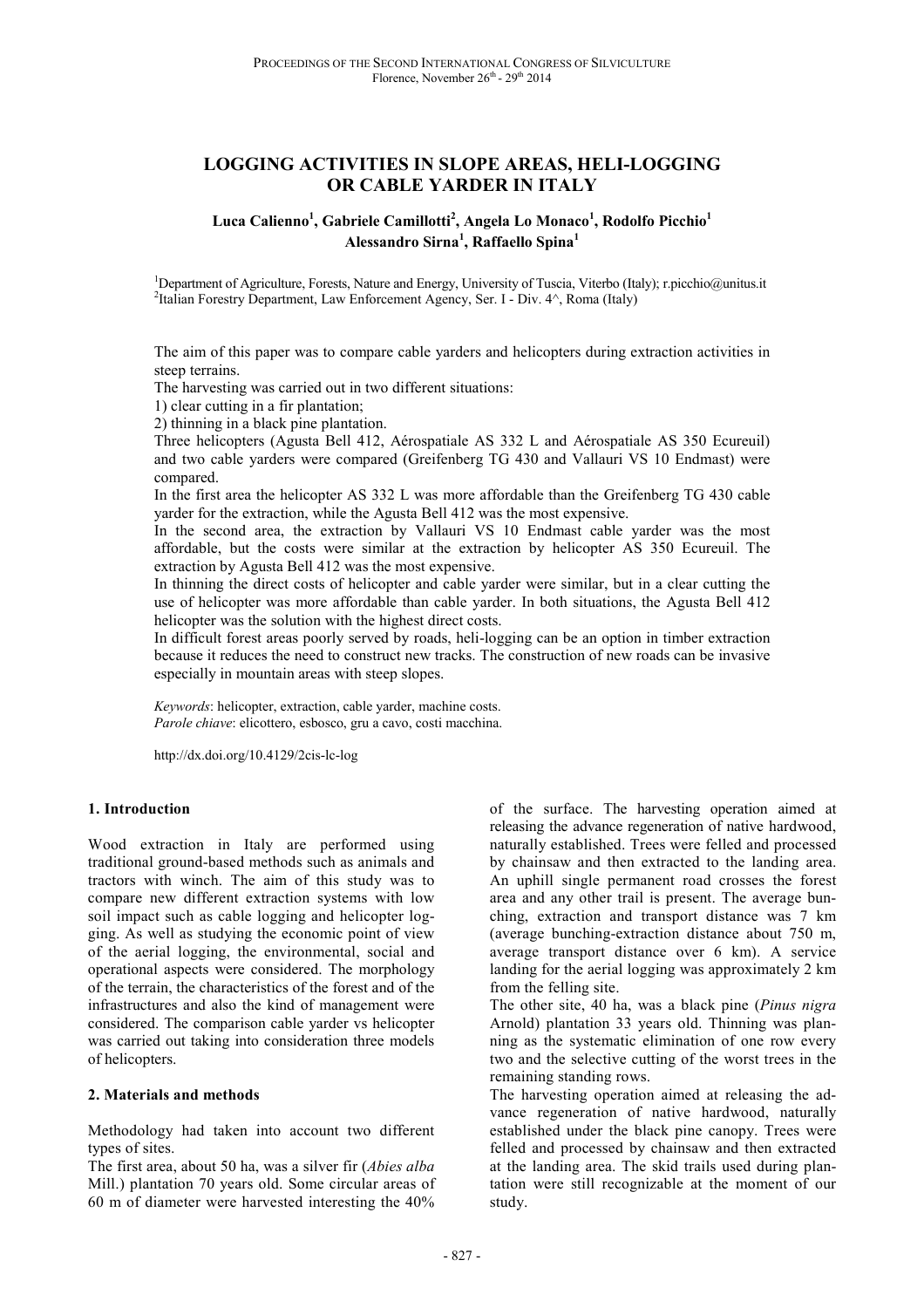The service road density was 37.4 m/ha for the forest road and 30.2 m/ha for the skid trails. The average bunching, extraction and transport distance was 4 km (average bunching-extraction distance about 250 m, average transport distance over 3.5 km). A service landing for the aerial logging was approximately 1.2 km from the felling site.

In the first area an Agusta-Bell 412 (Tab. 1) and an Aérospatiale AS 332 (Tab. 1) helicopters were used to extract the logs. An agricultural tractor SAME Iron 115DT, with a forest loader Kastle 35.56 Z (Tab. 2), was used for logs movement at the landing.

This heli-logging method was compared with a traditional mixed method (aerial and ground based). A Greifenberg TG 430 cable yarder (Tab. 3) was used to extract the logs, and an agricultural tractor SAME Iron 115DT carried with a forest loader Kastle 35.56 Z and a trailer Bernardi B 140 4WD (Tab. 3) was used for logs transport and movement.

In the other site the aerial logging operations were performed with the Agusta-Bell 412 (Tab. 1) and the Aérospatiale AS 350 Ecureuil (Tab. 1) helicopters. At landing area the logs movement were performed by agricultural tractor SAME Iron 115DT equipped with a forestry loader Kastle 35.56 Z. This heli-logging method was compared with a traditional mixed method (aerial and ground based). Vallauri VS 10 Endmast cable yarder was used to extract the logs and a HSM 208 F - 12 t (Tab. 4) forwarder was used for logs transport and movement.

Based on similar studies, productivity and working times analysis were carried out (Harstela, 1991; Picchio *et al*., 2011; Picchio *et al.*, 2009; Verani *et al*., 2009). The operational costs were calculated including the machinery costs, the cost of personal protective equipment (PPE), and the human work costs (Bernetti and Romano, 2007; Brun and Berruto, 2000; Iacoponi and Romiti, 2001; Hippoliti, 1997; Hippoliti and Piegai, 2000; Merlo, 1991).

## **3. Results**

### *3.1. First study area*

The most important productivity parameters are shown in table 5. In this first area, the best productivity was recorded for the heli-logging, compared with the cable yarder logging. However, analyzing the results in terms of utilization costs, the Aérospatiale AS 332 L (28,548.60  $E/ha$ ) for heli-logging was more affordable in comparison with the Greifenberg TG 430 cable yarder  $(32,842.70 \text{ } \epsilon/\text{ha})$ . The helicopter Agusta Bell 412 was the most expensive (44,690.70  $\varepsilon$ /ha).

### *3.2. Second study area*

Also in this case the helicopter productivities are higher than those of the cable yarder (Tab. 6). However, analyzing the costs of utilization, the Vallauri VS 10 Endmast was the most affordable (38,140.10  $\epsilon$ /ha), but the AS 350 Ecureuil helicopter showed similar costs (38,186.60  $\epsilon$ /ha). The heli-logging by Agusta Bell 412 (53,864.20  $\epsilon$ /ha) was more expensive than the other logging methods.

### **4. Conclusion**

Heli-logging is generally considered the most expensive logging method but is not always true. In some situations, heli-logging could be a good option when the load landing areas are well organized with enough space to ensure an efficient and safe movement. This study, for thinning operation, has indicated that the heli-logging cost is competitive with cable yarder. In final cutting, the cable yarder logging is the most affordable. This result was due to a large average unitary log volume (Stampfer *et al*., 2002).

The comparison among the three helicopters used showed that the extraction by Agusta Bell 412 was more expensive. This is due to the highest purchase costs of Agusta Bell 412 in relation to payload and to low fly speed of this helicopter.

A key aspect is that the Agusta Bell 412 helicopter was designed in the early '70s and derived from an existing machine (Agusta Bell 212). This helicopter is an old model that over the years has undergone only continuous modifications and improvements but not enough to make up for the latest technical innovations.

The others two models were designed with greater technological contributions. A good compromise was reached with the helicopter Aerospatiale AS 332 where the large capacity in terms of passenger transport is combined with a high load capacity. The heli-copter Aerospatiale AS 350, designed after the Aèro-spatiale AS 332, probably owes its success to the development of a design that aimed at further reducing weight, cost, maintenance, with good advantage for the payload, speed and affordability.

In comparisons with the conventional ground-based extraction methods, the heli-logging provides the following environmental advantages: reducing damage to residual trees, forest vegetation and soil, reducing the needs to open new forest road for the extraction. Also the cable yarder has the same positive aspects.

The differences between the two methods are in function of the selvicultural decisions and of the stational parameters that affect work productivities and costs.

Cable yarder and more so heli-logging are a preferred alternative over conventional ground-based methods when logging are necessary in environmentally sensitive terrain, in extremely steep areas with slopes over than 40%.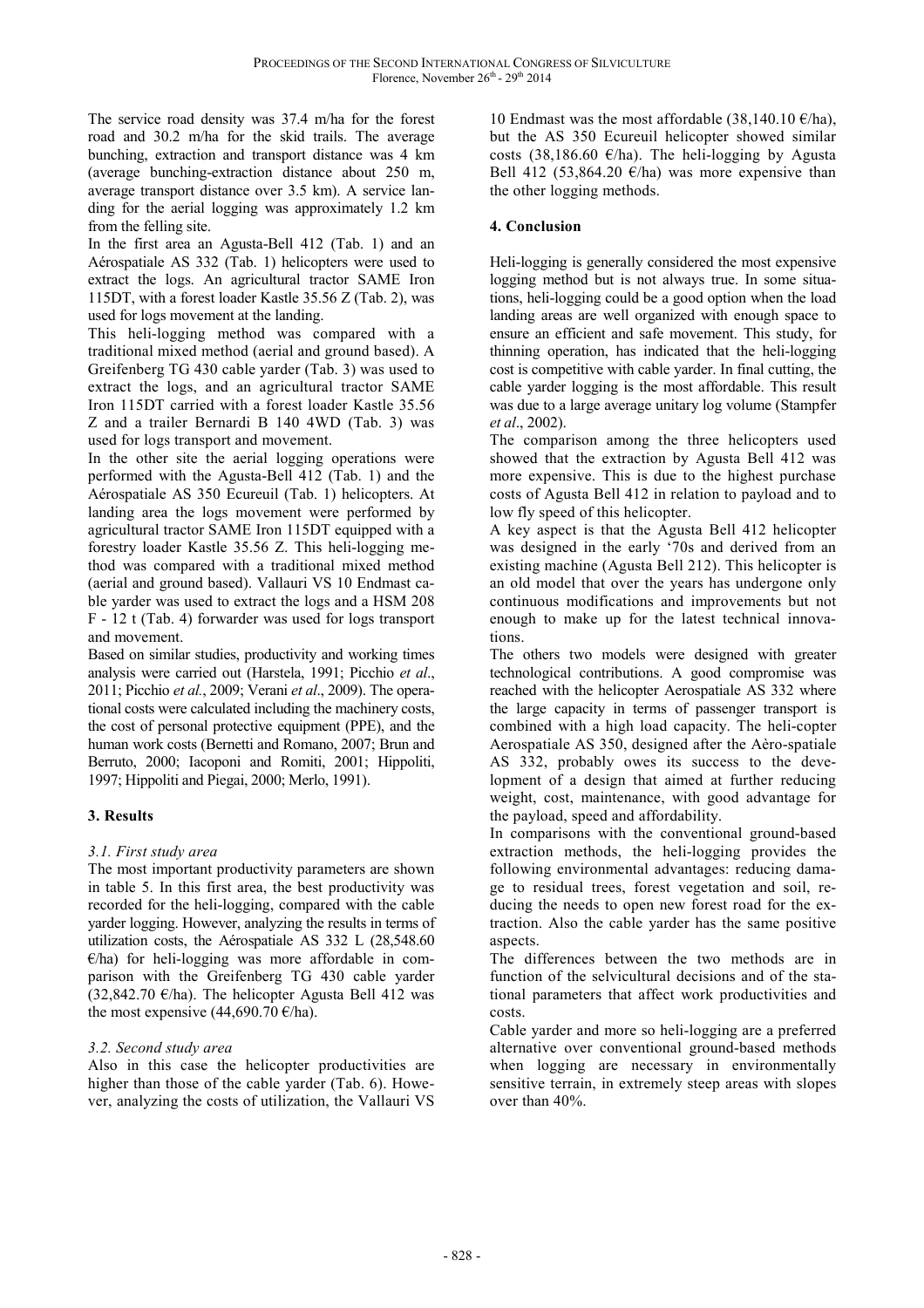|                                | Agusta Bell 412 | Aérospatiale AS 332 | Aérospatiale AS 350 |
|--------------------------------|-----------------|---------------------|---------------------|
| Pilots                         | $1 - 2$         | $\overline{2}$      |                     |
| Length (fuselage) (m)          | 17.1            | 16.29               | 10.93               |
| Rotor diameter (m)             | 14.0            | 15.6                | 10.7                |
| Height(m)                      | 4.6             | 4.8                 | 3.14                |
| Area rotor disc $(m^2)$        | 154.4           |                     | 89.75               |
| Empty weight (kg)              | 3079            | 4100                | 1174                |
| Maximum (take off) weight (kg) | 5397            | 8600                | 2250                |
| No. of engines and power (kW)  | $2 \times 671$  | $2 \times 1300$     | $1 \times 632$      |
| Maximal speed (km/h)           | 259             | 278                 | 287                 |
| Cruise speed (km/h)            | 226             | 252                 | 245                 |
| Flight radijus (km)            | 745             | 841                 | 662                 |
| Service ceiling (m)            | 6096            | 6100                | 4600                |
| Vertical climb rate (m/s)      | 6.86            | 8.2                 | 8.5                 |

Table 1. Parameters of the helicopters used in this study. Tabella 1. Parametri degli elicotteri utilizzati in questo studio.

Table 2. Technical data of tractor Same Iron 115 DT and the forestry loader Kastle 35.56 z. Tabella 2. Dati tecnici del trattore Same Iron 115 DT e del caricatore forestale Kastle 35.56 z.

| SAME Iron 115 DT                   |                   | Kastle $35.56 z$                     |      |
|------------------------------------|-------------------|--------------------------------------|------|
| Cylinders/Displacement (no./cc)    | 6/6057            | Lifting capacity at $2$ mt (kg)      | 1700 |
| Aspiration                         | Turbo intercooler | Lifting capacity at 3 mt $(kg)$      | 1175 |
| Max. power (kW)                    | 89                | Lifting capacity at 5 mt $(kg)$      | 715  |
| Rated speed (rpm)                  | 2300              | Lifting capacity at 5,6 mt $(kg)$    | 580  |
| Max. torque (Nm)                   | 420               | Slewing speed $(U/min)$              | 7.2  |
| Max. torque speed (rpm)            | 1200-1800         | Slewing torque (kNm)                 | 7.1  |
| Max. length without link arms (mm) | 4370              | Conveyning capacity ( <i>l</i> /min) | 70   |
| Width min.- max (mm)               | 1880-2480         | Weight without equipment (kg)        | 890  |
| Max. height at cab (mm)            | 2765              |                                      |      |
| Wheelbase (mm)                     | 2647              |                                      |      |
| Weight with safety frame (kg)      | 4850              |                                      |      |
| Max. speed (km/h)                  | 50                |                                      |      |
| Max. lifting capacity (kg)         | 6200              |                                      |      |

| Table 3. Technical data of cable yarder Greifenberg TG 430 and trailer Bernardi B 140 4WD.      |
|-------------------------------------------------------------------------------------------------|
| Tabella 3. Dati tecnici della gru a cavo Greifenberg TG 430 e del rimorchio Bernardi B 140 4WD. |

| Greifenberg TG 430 Tractor    |                   | Bernardi B 140 4WD |                    |
|-------------------------------|-------------------|--------------------|--------------------|
| Mass                          | $4000 \text{ kg}$ | Maximim load       | $14000 \text{ kg}$ |
| Carrying cable diameter       | $16 \text{ mm}$   |                    |                    |
| Pulling cable diameter        | $10 \text{ mm}$   | Weight             | $3800 \text{ kg}$  |
| Carrying cable length         | $430 \text{ m}$   | Axles              | $n^{\circ}$ 2      |
| Pulling cable length          | $450 \text{ m}$   |                    |                    |
| Pulling maximum speed         | $5.5 \text{ m/s}$ |                    |                    |
| Carring cable maximum tension | $67$ kN           |                    |                    |
| Maximum pulling tension       | 31 kN             |                    |                    |
| Minimum tractor power         | 75 CV             |                    |                    |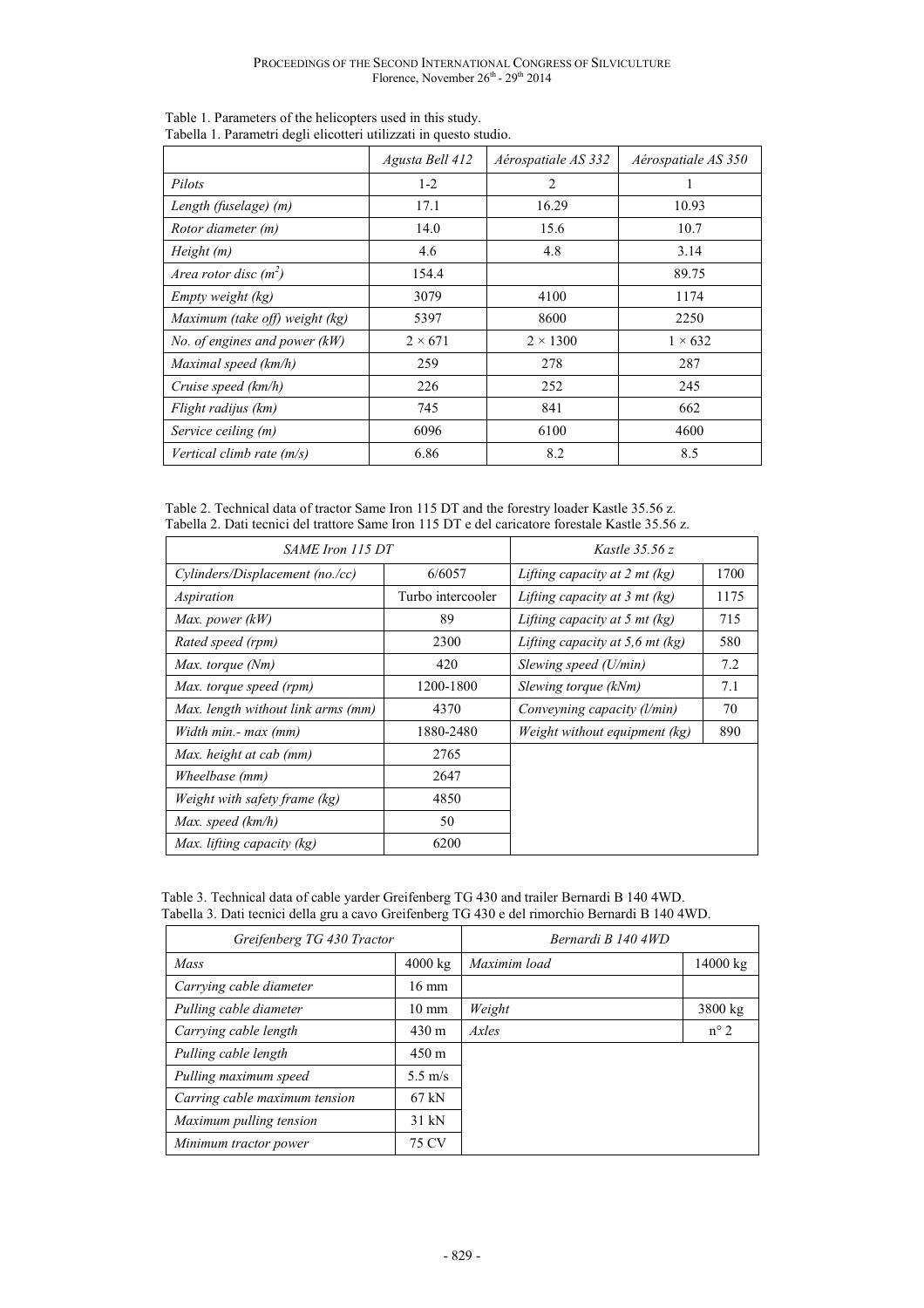| <i>VS 10 ENDMAST VALLAURI</i>    |                      | Forwarder HSM 208 F - 12 t |                   |
|----------------------------------|----------------------|----------------------------|-------------------|
| Tower height                     | 10 <sub>m</sub>      | Power engine               | 171 kW            |
| Carrying cable diameter          | $22 \text{ mm}$      | <b>Tires</b>               | No. 8             |
| Carrying cable winch capacity    | $1100 \; \mathrm{m}$ | Max. speed                 | $28 \text{ km/h}$ |
| Carrying cable traction capacity | 12 <sub>t</sub>      | Max. width                 | $240 \text{ cm}$  |
|                                  |                      | Max. length                | $465$ cm          |
|                                  |                      | Max. height                | $126 \text{ cm}$  |
|                                  |                      | Weight                     | 14.9t             |
|                                  |                      | Load capacity              | 12t               |

 Table 4. Technical data of Vallauri VS 10 ENDMAST and Forwarder HSM 208 F - 12 t. Tabella 4. Dati tecnici della gru a cavo Vallauri VS 10 ENDMAST e del Forwarder HSM 208 F - 12 t.

Table 5. Productivities and costs of the first study area. Tabella 5. Produttività e costi della prima area di studio.

|                                               | Agusta Bell 412 | Aérospatiale AS 332 L | Greifenberg |
|-----------------------------------------------|-----------------|-----------------------|-------------|
| Mass $(t/ha)$                                 | 276.5           | 276.5                 | 276.5       |
| PHS 15 $(ts.f.h^{-1}op^{-1})$                 | 2.54            | 2.85                  | 1.18        |
| PHS 0 $(ts.f.h^{-1}op^{-1})$                  | 3.12            | 3.57                  | 1.37        |
| Total cost ( $\epsilon$ ts.f. <sup>-1</sup> ) | 161.63          | 103.25                | 118.78      |
| Cost(E/ha)                                    | 44690.7         | 28548.6               | 32842.7     |

Table 6. Productivities and costs of the second study area. Tabella 6. Produttività e costi della seconda area di studio.

|                                               | AS 350 Ecureuil | Agusta Bell 412 | Vallauri |
|-----------------------------------------------|-----------------|-----------------|----------|
| Mass $(t/ha)$                                 | 273.7           | 273.7           | 273.7    |
| PHS 15 $(ts.f.h^{-1}op^{-1})$                 | 1.61            | 1.72            | 0.81     |
| PHS 0 $(ts.f.h^{-1}op^{-1})$                  | 1.9             | 2.03            | 0.95     |
| Total cost ( $\epsilon$ ts.f. <sup>-1</sup> ) | 139.52          | 196.8           | 139.35   |
| Cost(E/ha)                                    | 38186.6         | 53864.2         | 38140.1  |

#### **RIASSUNTO**

#### **Utilizzazioni in aree acclivi, possibile impiego degli elicotteri in alternativa alle gru a cavo in Italia**

La finalità di questo lavoro è confrontare gru a cavo ed elicotteri per l'esbosco di soprassuoli che si trovano su pendenze elevate. Sono state studiate le utilizzazioni in due situazioni diverse:

1) taglio a raso a buche in rimboschimento a prevalenza di abete bianco;

2) diradamento in rimboschimento di pino nero.

I raffronti sono stati fatti tra tre modelli di elicottero (Agusta Bell 412, Aérospatiale AS 332 L e Aérospatiale AS 350 Ecureuil) e tra due modelli di gru a cavo (Greifenberg TG 430 e Vallauri VS 10 Endmast).

Nella prima area il cantiere meno costoso è quello in cui viene impiegato l'AS 332 L che risulta più conveniente di quello con gru a cavo Greifenberg TG 430. L'altro cantiere con elicottero (Agusta Bell 412) ha evidenziato invece costi di utilizzazione notevolmente superiori.

Nella seconda area, il cantiere più conveniente è quello in cui viene impiegata la gru a cavo Vallauri VS 10 Endmast ma i costi sono risultati simili a quelli ottenuti con l'elicottero AS 350 Ecureuil. L'Agusta Bell 412 ha evidenziato anche in questa situazione costi superiori.

Nel caso di diradamento i costi dell'elicottero e della gru leggera si equivalgono, mentre nel taglio raso il mezzo aereo è economicamente più vantaggioso rispetto alla gru media.

Si evidenzia che l'utilizzo dell'Agusta Bell 412 non risulta mai conveniente.

Un aspetto fondamentale è che l'impiego di mezzi aerei elimina la necessità di realizzare nuovi archi viari, permettendo di evitare l'impatto di opere invasive in aree con alte pendenze.